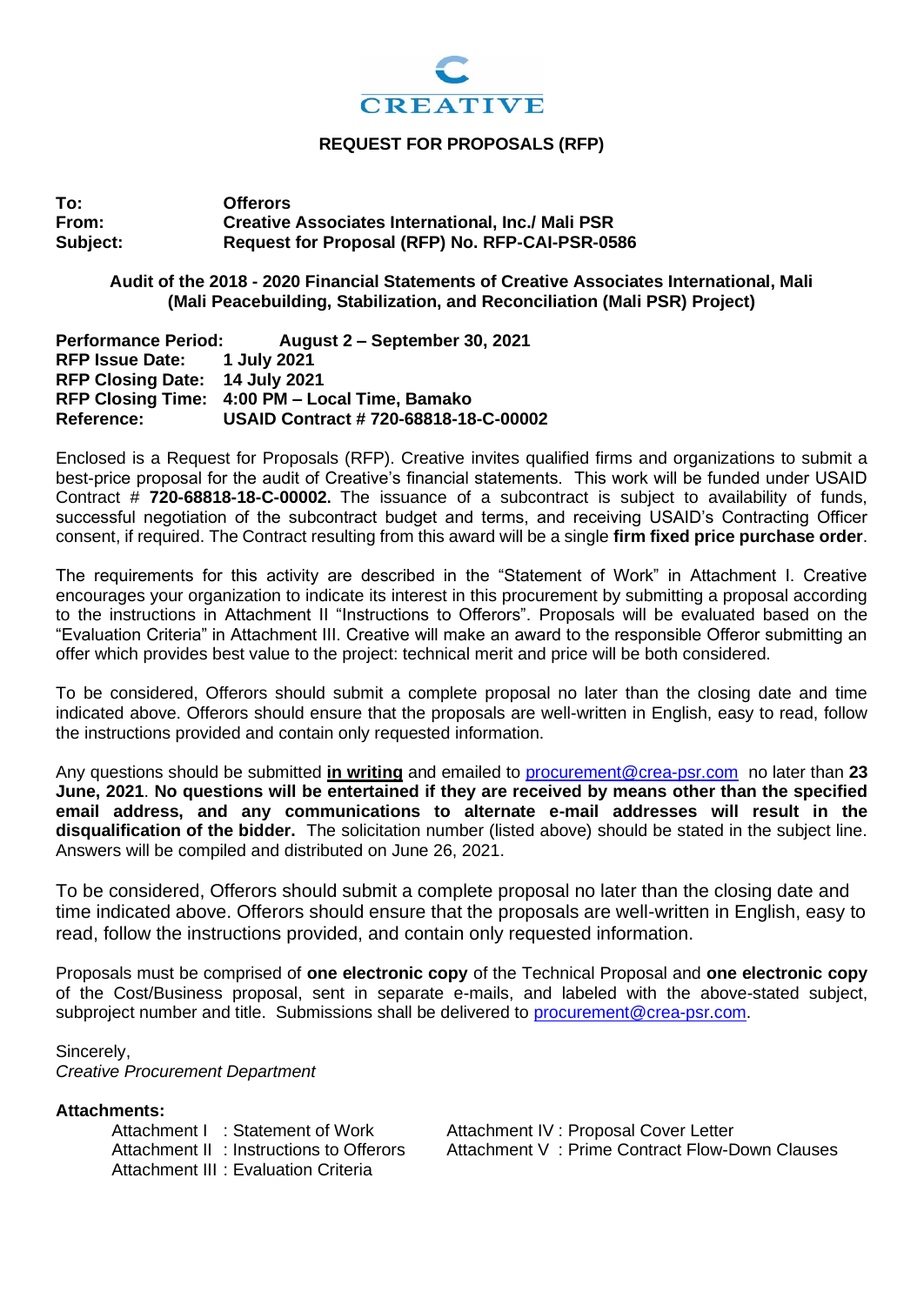## **ATTACHMENT I: STATEMENT OF WORK AUDIT OF CREATIVE'S FINANCIAL STATEMENTS**

# **1. Background**

Creative Associates International (herein referred to as Creative), is implementing the USAID-funded Mali Peacebuilding, Stabilization and Reconciliation Project (Project de Consolidation de la Paix or PCP au Mali) which is a 5-year project (2018-2023) created to support the implementation of the Agreement for Peace and National Reconciliation and to contribute to building resilience and peacebuilding in the North, Center and South of Mali. Mali PSR is implemented by a consortium of Creative Associates International, Think Peace and the Malian Association for Survival in the Sahel across 43 municipalities predominantly in the central and northern regions of Mali (Ségou, Mopti, Timbuktu, Taoudénit, Gao, Menaka and Kidal). The project works with communities to address the following key factors: conflict mitigation and management, promoting inclusive governance, strengthening civic engagement, and empowering young people.

In April 2020, the project pivoted and expanded its program mandate and geographic scope in to address two concurrent and urgent challenges in Mali. First, to support the efforts of the Malian government to mitigate the impact of COVID-19 and flatten the curve in Mali PSR's 43 communes, Bamako, Koulikoro, Sikasso and Kayes. Since then, Mali PSR has been implementing a series of activities to address the immediate needs and the second order effects of the COVID-19 pandemic. Second, following the coup in August 2020 and the establishment of a transitional government in Mali, Mali PSR has been tasked to begin supporting the democratic transition process as Mali prepares to hold elections in 2022. Mali PSR will begin to focus program efforts on ensuring that good governance and long-term development, stabilization and peacebuilding objectives are upheld in the transition process.

### **2. Purpose**

The objective of the present audit of the Mali PSR financial statements is to enable the auditors to express a professional opinion on the financial position of Creative Associates International, Mali Office and both implementing partners at the end of fiscal year 2018, 2019 and 2020 on funds received and expenditures incurred for the relevant accounting period.

The audit will be carried out in accordance with the relevant International Standards of Auditing (ISA 800) as well as USGAAP (United States General Accepted Accounting Principles) and any such tests and controls as the auditor may consider necessary.

Creative seeks to contract with an auditing firm that is registered with the Malian tax office. The firm should have relevant experience in accounting and auditing of organizations funded by donor agencies such as USAID.

### **3. Scope of Work.**

The specific tasks as outlined below will be carried out by selected audit firm.

- Conduct an audit in accordance with ISA 800 and USGAAP, with particular attention paid to whether:
	- $\circ$  All funds have been utilized in accordance with the terms and conditions of the agreement with USAID and only for the purposes for which the funds were provided.
	- $\circ$  Appropriate supporting documents, records and books of accounts relating to all project activities have been kept.
	- $\circ$  Annual financial statements (Balance Sheet, Statement of Income & Expenditures and the Statement of Cash Flow) are in agreement with the books of accounts maintained as per the agreed accounting procedures and are in accordance with the applicable accounting standards.
- Examine, assess and report whether the execution of the Mali PSR project has complied with the rules and conditions governing the use of funds as expressed in the sub-contract agreement with Creative and applicable laws and regulations regarding accounting and taxes.
- Report on whether partners AMSS and Think Peace have kept proper accounting records, whether their financial reports are in agreement with records, and assess the partners' handling of liquid assets;
- Confirm that expenses and documentation are correct and are in accordance with the books of Mali PSR;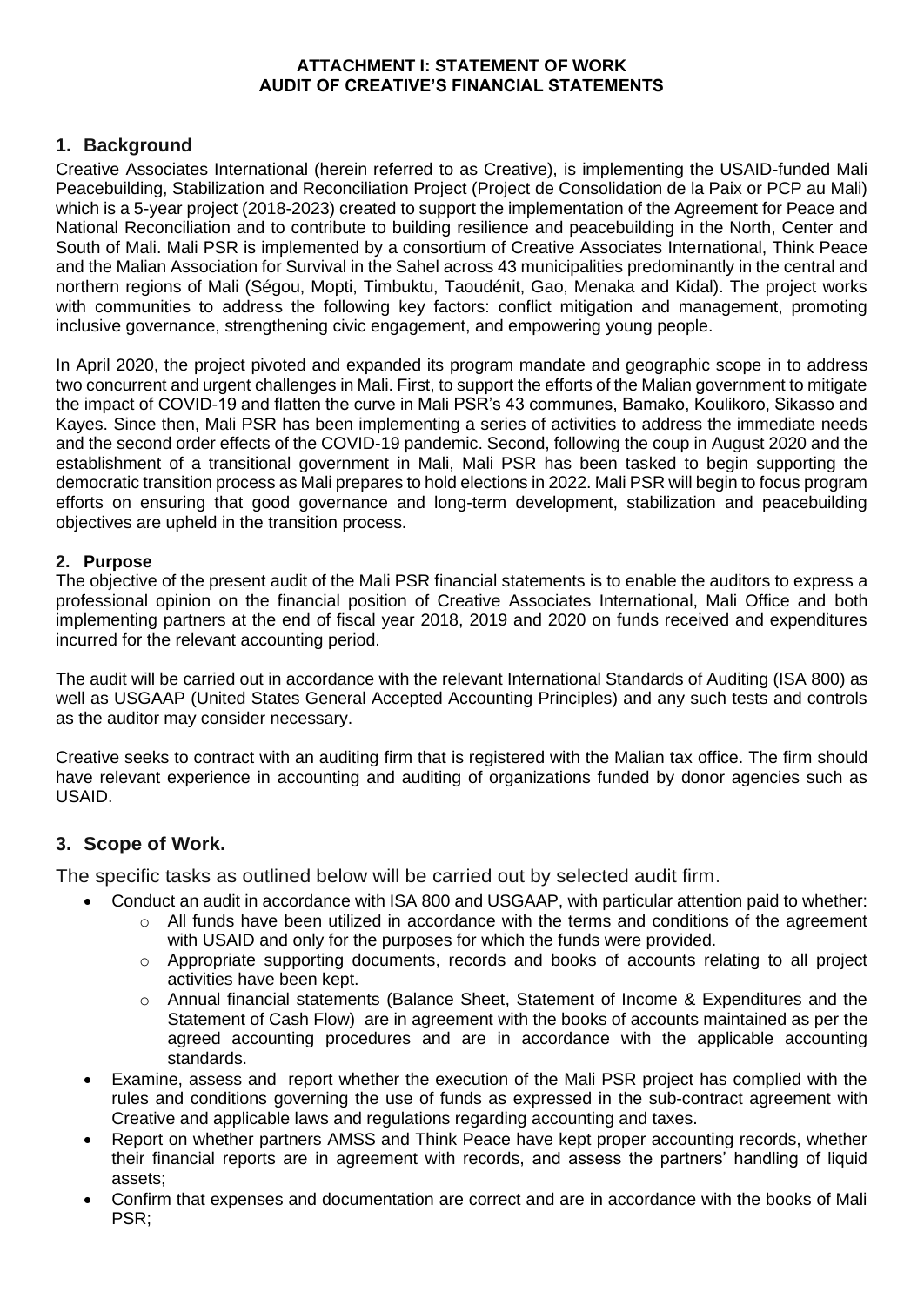- Express an opinion whether the financial statements (Balance Sheet, Statement of Income & Expenditures and the Statement of Cash Flow) of the project have given a true and fair view of the activities of the project for the period April 2018 to December 2020.
- The auditor shall submit a management letter, which shall contain the audit findings made during the audit process and review the management and internal control system of the project and both partners.
- The auditor shall report any missing supporting documentation

# **4. Audit Deliverables.**

# A. Audit Report

The audit report shall include the following:

- a) Expression of an opinion on whether the financial statements present fairly the expense incurred by the country programs over a specified period in accordance with the accounting policies and procedures and that the expenses incurred were:
	- i. in conformity with the approved project budgets;
	- ii. for the approved purposes of the projects;
	- iii. in compliance with the relevant regulations and rules of OHADA company law and policies and procedures of the Organization and USAID; and
	- iv. supported by properly approved vouchers and other supporting documents.
- b) The audit standards that were applied (ISAs, or national standards that comply with one of the ISA in all material respects).
- c) The period covered by the audit opinion.
- d) The amount of expenses audited.
- e) Expression of an opinion on the value and existence of the country programs' statement of assets and equipment as at a given date. This statement must include all assets and equipment available as at September 30, 2020.

### B. The Management Letter:

In addition to the audit report, the auditor will also be required to provide a management letter summarizing the observations on the accountability and internal control system. This will include but not limited to:

- a) Comments and observations on the accounting records, systems and controls that were examined during the course of audit, to include an audit of the 2018, 2019, and 2020 tax statements.
- b) Specific deficiencies and areas of weakness in systems and controls and recommendation for improvement.
- c) Matters that have come to the attention during the audit which might have significant impact on the implementation of the project.
- d) Any other matter that the auditor considers significant to report to the management.

The observations in the management letter must be accompanied by the implications, suggested recommendations from the auditors and the management comments on the observations/ recommendations.

# **5. Tentative Audit Schedule**

| <b>Approximate Date</b> | <b>Audit Framework</b>                                                                                                           |
|-------------------------|----------------------------------------------------------------------------------------------------------------------------------|
| July $5 - 9$ , 2021     | Complete agreement with selected audit firm, having the<br>auditor submitted revised Client Service Plan/letter of<br>Engagement |
| July 12 - July 30, 2021 | <b>Audit Work</b>                                                                                                                |
| August 6, 2021          | <b>Submission of Draft Audit Report</b>                                                                                          |
| August 13, 2021         | Creative review report and provides comments/questions                                                                           |
| August 20, 2021         | Submission of Final Audit Report                                                                                                 |
| August 27, 2021         | Creative Review & Acceptance of audit report                                                                                     |

### **6. Additional Considerations**

**Location**: All audit activities will take place at the Creative office at: *Badalabougou, Bamako, Mali.*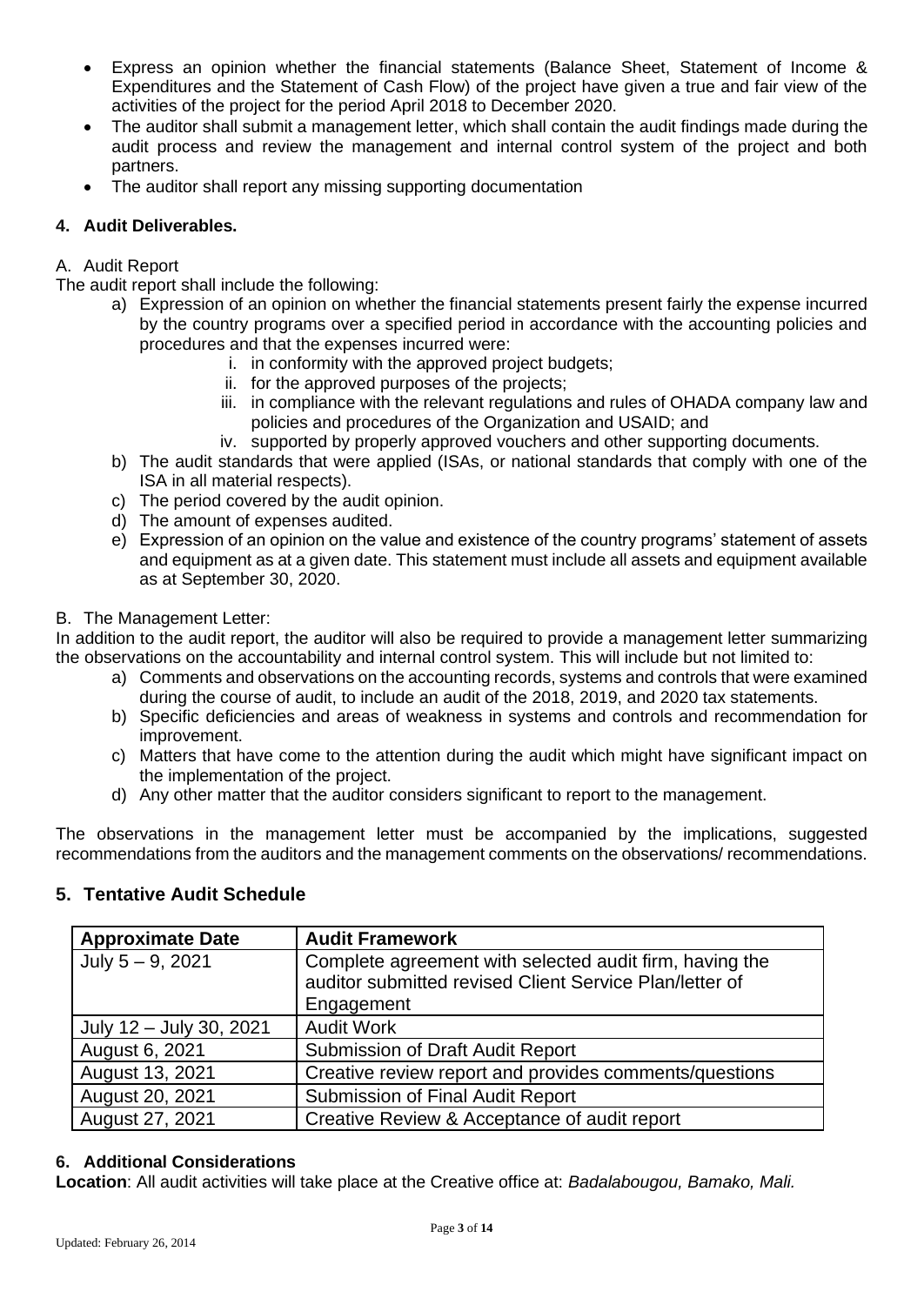#### **Attachment II: INSTRUCTIONS TO OFFERORS**

#### **A. General Instructions**

These Instructions to Offerors will not form part of the offer or of the Contract. They are intended solely to aid Offerors in the preparation of their proposals. **Read and follow these instructions carefully**.

- 1. The proposal and all corresponding documents related to the proposal must be written in the English language, unless otherwise explicitly allowed. Additionally, all proposals should be single-spaced with clear section headings, and be presented in the order specified in Attachment III – Evaluation Criteria.
- 2. Proposals must include only the Offeror's own work. No text should be copied from sources outside of your organization, unless those sources are adequately cited and credited. **If Creative determines that any part of the proposal is plagiarized from outside sources, the Offeror will be automatically disqualified.**
- 3. Proposals and all cost and price figures must be presented in F CFA. All prices should be gross of tax, but net of any customs duties. A firm fixed price purchase order will be issued to the successful offeror in local currency as per requirement of local Law.
- 4. The Offeror must state in their Proposal the validity period of their offer. The minimum offer acceptance period for this RFP is **90 days** after closing date of the RFP. If an Offeror has provided a validity period of less than 90 days, they will be asked to revise this. If the Offeror does not extend the validity period, their proposal will be rejected. Creative reserves the right not to make an award.
- 5. The Technical Proposal and Cost/Business Proposal **must** be kept separate from each other. Technical Proposals must not refer to cost or pricing information **at any point**. This will enable in order the technical evaluation to be made strictly based on technical merit.
- 6. Offerors must be licensed and authorized to conduct business in **Mali**, as evidenced by submission of a copy of a valid Business License (if registered as a for-profit company), a valid Host Government license (if registered as a non-profit organization) or a municipal license (if registered as a local vendor of goods or import-export dealer). The copy of the license must clearly show a license number, official government stamp and a date of issue and date of expiry.
- 7. Common ownership of Offerors shall be documented in their proposal. Creative will only accept one company bidding per RFP. If Creative determines common ownership of multiple Offerors, all will be disqualified
- 8. No costs incurred by the Offerors in preparing and submitting the proposal are reimbursable by Creative. All such costs will be at the Offeror's expense.
- 9. Responsibility Determination: Award shall only be made to "responsive" subcontractors. To make this determination, the Offeror must provide a cover letter, as provided in Attachment IV.
- 10. Late Offers: Offerors are wholly responsible for ensuring that their Offers are received in accordance with the instructions stated herein. A late Offer will be recommended for rejection, even if it was late as a result of circumstances beyond the Offeror's control. Late offers will only be considered at the procurement department's discretion.
- 11. Modification/Withdrawal of Offers: Offerors have the right to withdraw, modify or correct their offer after it has been delivered to Creative at the address stated above, and provided that the request is made before the RFP closing date.
- 12. Disposition of Proposals: Proposals submitted in response to this RFP will not be returned. Reasonable effort will be made to ensure confidentiality of proposals received from all Offerors. This RFP does not seek information of a highly proprietary nature, but if such information is included in the Offeror's proposal, the Offeror must alert Creative and must annotate the material by marking it "Confidential and Proprietary" so that these sections can be treated appropriately.
- 13. Clarifications and Amendments to the RFP: Any questions regarding this solicitation must be **emailed** to **procurement@crea-psr.com.** No questions/clarifications will be entertained if they are received by another means. Responses will be complied and emailed to the requesting potential Offeror, and will be sent to all organizations that requested this RFP, or re-posted publicly if offered as a full and open competition.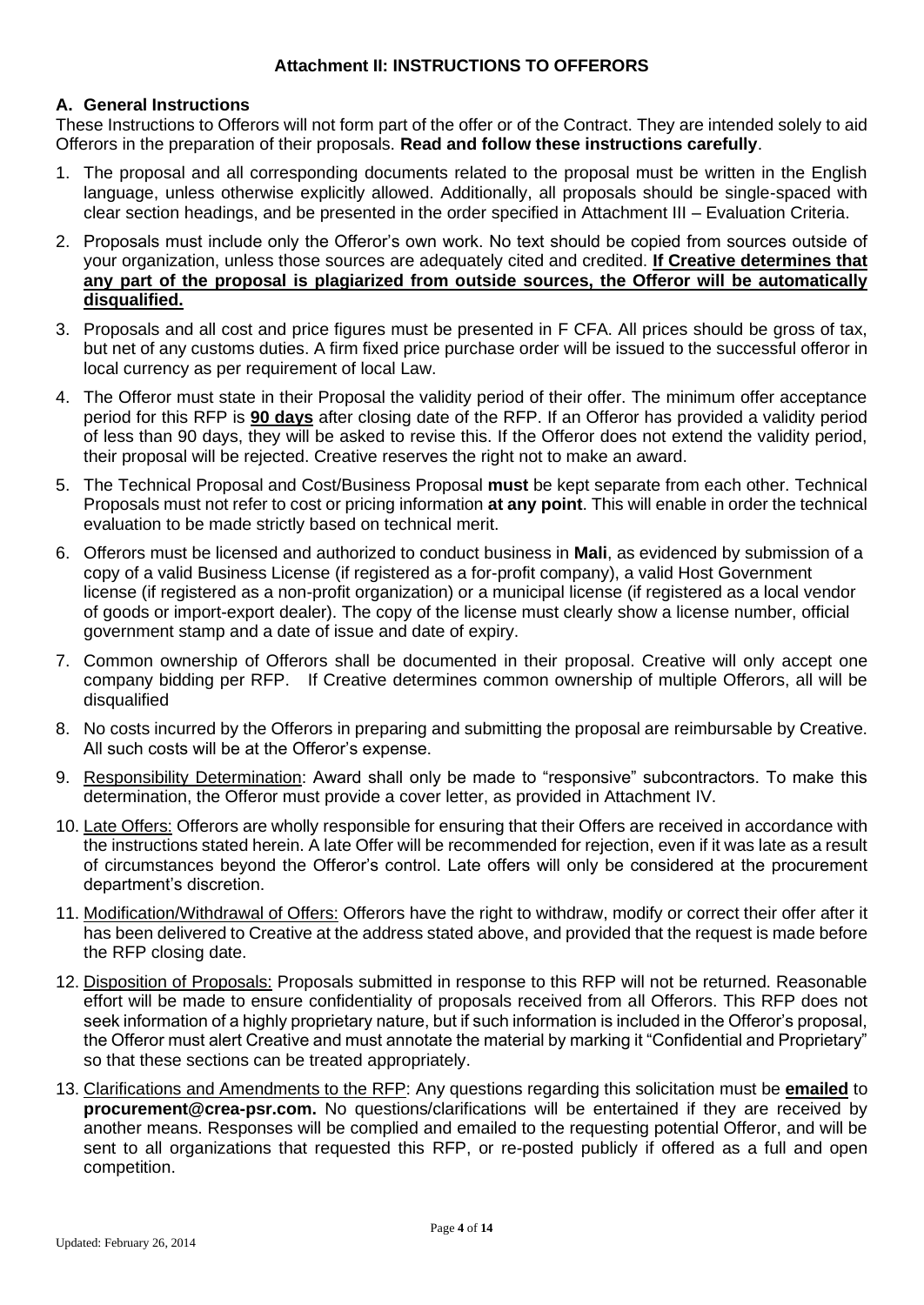- 14. Creative anticipates that discussions with Offerors will be conducted; however, Creative reserves the right to make an award without discussions. Offerors must present their best offer.
- 15. Eligibility of Firms Source/Origin/Nationality: The authorized geographic code for the source and origin of the goods and services and for the nationality of our suppliers under this contract is 935. A full discussion of the source/origin/nationality requirements maybe found at 22 CFR 228 (see [http://www.access.gpo.gov/nara/cfr/waisidx\\_02/22cfr228\\_02.html](http://www.access.gpo.gov/nara/cfr/waisidx_02/22cfr228_02.html)). Offerors whose proposals fail to meet the nationality requirements will be considered non-responsive.

#### **Failure to agree and comply with any of the above specifications will result in the Offeror being considered unresponsive and the proposal may be rejected.**

#### **B. Submission of Proposal:**

Proposals must be submitted in **two separate e-mails:**

- **1.** E-mail 1 Technical Proposal
- **2.** E-mail 2 Cost/Business proposal

Each package should be clearly labeled with the RFP number and project title.

#### **Offerors who do not submit their technical and cost proposals separately will be automatically disqualified. Proposals must be delivered no later than the specified date/time or they will be automatically disqualified.**

#### **C. Content of Proposal:**

The proposal shall be comprised of four sections:

- i. The Cover Letter (Attachment IV)
- ii. Copy of the Offeror's Valid Business license
- iii. The Technical Proposal
- iv. The Cost/Business Proposal
- 1) The Cover Letter: Must be on Offeror's letterhead and MUST contain information requested in Attachment IV.
- 2) Business License
- 3) Technical Proposal:
	- a. Should **clearly & precisely** address theoretical and practical aspects that the Offeror has considered and will employ to carry out the statement of work.
	- b. The Technical Proposal is the opportunity for the Offeror to demonstrate that the firm is "technically capable" of implementing the activity, and should demonstrate the Offeror's understanding of and capabilities to carry out the work, and address the key issues described in the Evaluation Criteria in Attachment III.
	- c. The Technical Proposal should be divided into clearly separate sections **following the same order** of the Evaluation Criteria in Attachment III. A mis-ordered proposal that makes information hard to find will result in lower scores.
	- d. **If an Offeror submits a proposal that fails to respond to the majority of the information requested in this RFP, as outlined specifically in the statement of work and the evaluation criteria, the Offeror's proposal will be automatically disqualified**.

4) The Cost/Business Proposal**:** must be submitted separately from the technical proposal and will primarily indicate the cost for performing the work specified in this RFP.At a minimum, the Cost/Business proposal should include the following information:

- a. A detailed budget that provides a break-down of costs by line item. Note that any indirect/overhead costs should be listed as a separate line item in the budget and should not be built into the direct costs. **Use the budget template presented in the Evaluation Criteria, in Attachment III**.
- b. Bidders should not use any "loaded rates" for labor. Budgets should include base labor rates only. Forms with loaded rates (i.e. inclusive of staff bonuses or any other type of financial benefit) will be rejected.
- c. Detailed and comprehensive cost notes that provides information on each of the line items in the budget and explains why these items are needed for implementation of the activity.
- d. If indirect rates are charged, Offerors must provide supporting computations for the allocation for indirect/overhead costs, a copy of an audit report and balance sheet, and a profit and loss (P&L)/income & expenditure / revenue & expenditure statement OR a copy of the current Negotiated Indirect Cost Rate Agreement (NICRA).

**Failure to comply with any of the above points will result in the Offeror being considered "unresponsive" and the proposal may be rejected. If an Offeror provides insufficient information in their technical and/or cost proposal, Creative reserves the right to request additional information, or to request a revised proposal from the Offeror, if necessary. Creative reserves the right to make no award, or multiple awards, under this RFP.**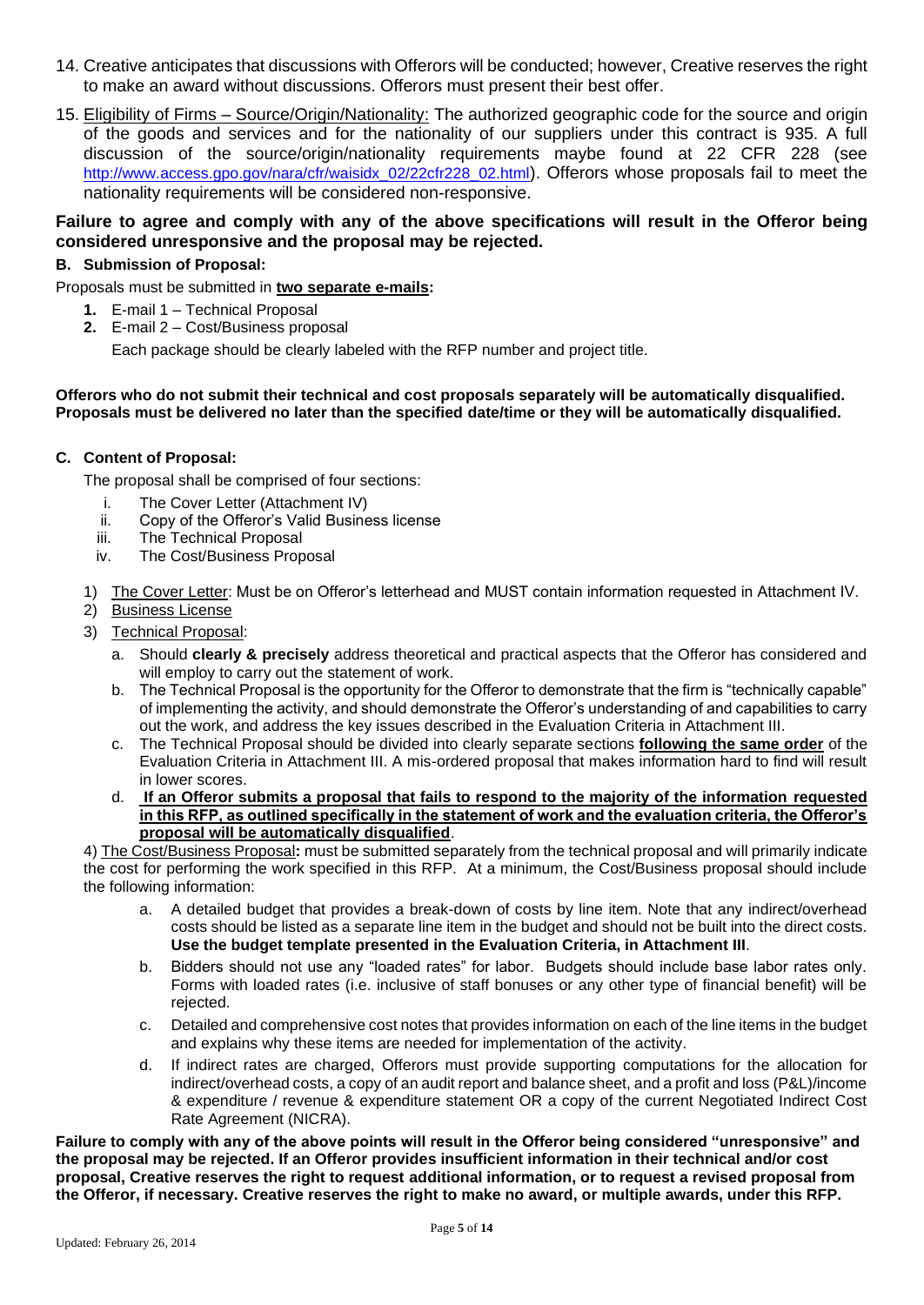# **Attachment III EVALUATION CRITERIA**

Basis of Award: The award will be made to the offeror whose offer presents the Best Value: the optimal combination of technical merits and reasonable cost. Proposals will be scored on technical factors first. Only the Cost/Business proposals of those offers that surpass the minimum qualifying score of **70 points** in the technical evaluation will have their Cost/Business Proposal reviewed. Those that do not reach this qualifying score in the Technical Evaluation will be considered non-competitive and their Cost/Business proposals will not be considered.

#### **EVALUATION CRITERIA**

**1. Technical Competence –** presented in the Technical Proposal **100 points** Provide a clear, specific and succinct technical proposal that covers both the conceptual and practical approaches of how to achieve the objectives of this project. Specifically, please address the following, **in the order specified below**:

| <b>Item</b>            | Requirement                                                                                                                                                                                                                                                                                                                                                                                                                                                                                                                                                                                                                                                                                                                                                                                                                                                                                                                                           | <b>Points</b><br><b>Available</b> |
|------------------------|-------------------------------------------------------------------------------------------------------------------------------------------------------------------------------------------------------------------------------------------------------------------------------------------------------------------------------------------------------------------------------------------------------------------------------------------------------------------------------------------------------------------------------------------------------------------------------------------------------------------------------------------------------------------------------------------------------------------------------------------------------------------------------------------------------------------------------------------------------------------------------------------------------------------------------------------------------|-----------------------------------|
| Capacity to<br>Perform | Considering the Statement of Work in Attachment I, please provide at least 2 evidences for the<br>quality of your firm's work and the quality and thoroughness of audit reports.<br>Provide evidence of your ability to complete all auditing work in and submit complete reports in the<br>time allotted.<br>Firms that provide more thorough evidence of quality or work and demonstrated ability to complete<br>timely reports will be scored more favorably than those that do not provide this evidence.                                                                                                                                                                                                                                                                                                                                                                                                                                         | 30 points                         |
| Past<br>Experience     | Through a short narrative, demonstrate your firm's experience with auditing donor-funded projects<br>of a similar complexity and scope as the USAID Mali PSR project. Demonstrate your firm's<br>understanding of relevant USAID accounting and financial management regulations and<br>requirements, such cost principles and mandatory standard provisions. Demonstrate your firm's<br>organizational ability to plan, implement, and support donor-funded audit programs.<br>Firms that are able to provide a demonstrated understanding of past experience with donor-funded<br>programming, and particularly with USAID programming, will be evaluated more favorably than<br>proposals that do not take these factors into consideration.                                                                                                                                                                                                       | 30 points                         |
| Audit Team<br>Proposed | Provide a staffing list with an appropriate mix, including the level of involvement each has in<br>conducting the engagement (partner, team leader, manager, audit senior, audit juniors, or special<br>expertise, etc). Provide audit and accounting qualifications and level of experience of the<br>proposed personnel. Provide demonstrated experience in internal control and financial systems<br>evaluation as well as institutional and organizational development assessment.<br>Ensure that all team members have an up-to-date CV included in the proposal that will outline<br>experience and credentials. Proposed teams should have an adequate number of staff on the<br>team to complete work in a timely fashion.<br>Firms that propose staff with appropriate experience in auditing donor- and USAID-funded projects<br>will be evaluated more favorably than staffing plans that do not take these factors into<br>consideration. | 20 points                         |
| Scheduling<br>Plan     | Given the tight timeline to implement all work, what steps will you take to ensure that all work<br>adheres to deadlines as stated? Scheduling plans that are more realistic, and that propose<br>realistic timelines and mitigation plans will be evaluated more favorably than those plans that do<br>not take these factors into consideration.                                                                                                                                                                                                                                                                                                                                                                                                                                                                                                                                                                                                    | 10 points                         |
| Past<br>Performance    | Document and summarize your proven track record of successfully implementing similar<br>activities to include a description of similar services provided in the past and any lessons learned<br>that will be incorporated into the activity described in this RFP.                                                                                                                                                                                                                                                                                                                                                                                                                                                                                                                                                                                                                                                                                    | 10 points                         |
|                        | Total                                                                                                                                                                                                                                                                                                                                                                                                                                                                                                                                                                                                                                                                                                                                                                                                                                                                                                                                                 | 100 points                        |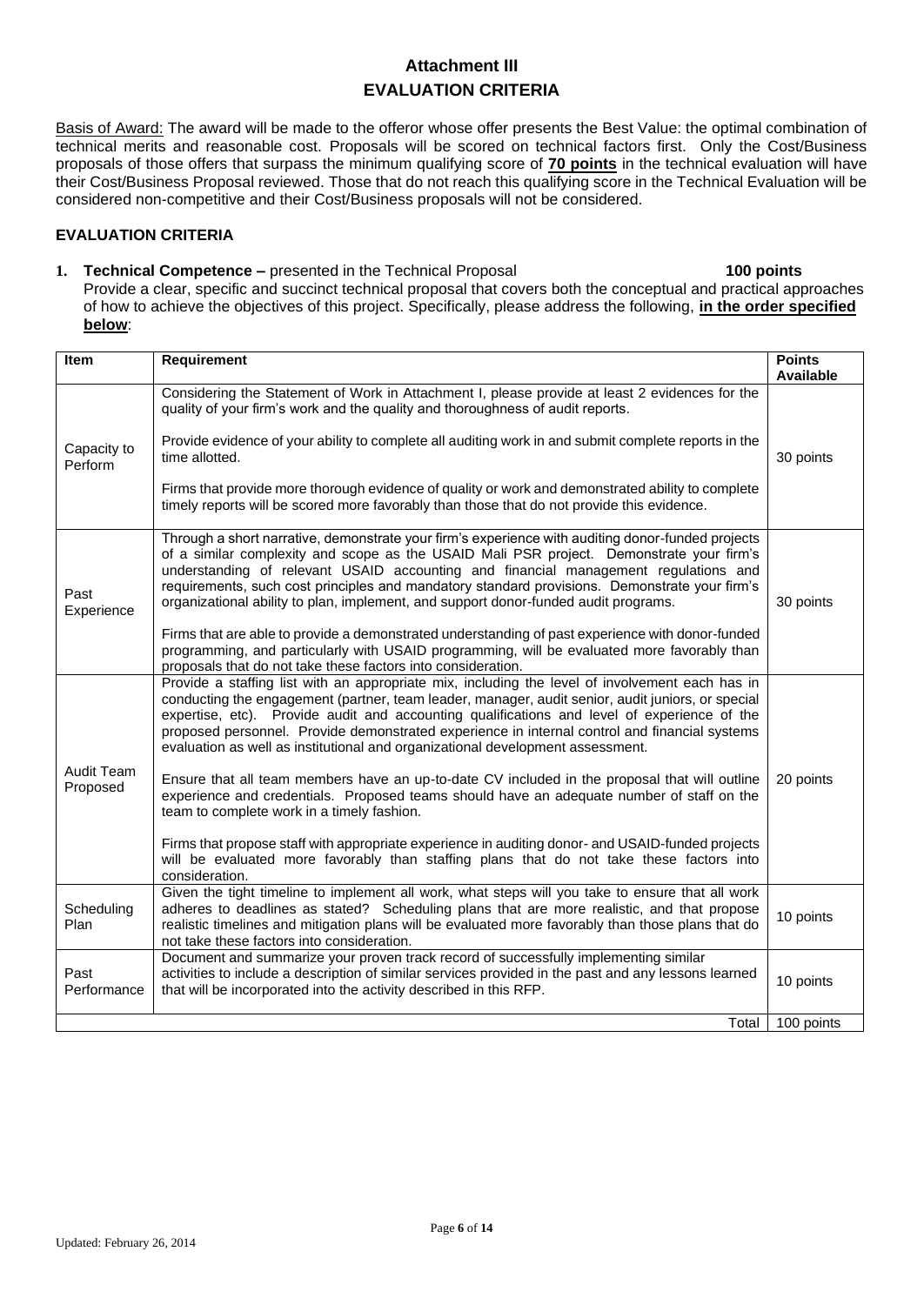**If an Offeror submits a proposal that fails to respond to the majority of the information requested in this RFP, as outlined specifically in the statement of work and the evaluation criteria, the Offeror's proposal will be automatically disqualified**.

## **2. References**

Using the **exact table format provided below**, please list only the projects you have implemented within the past 3 years, a brief description of how each is relevant to this RFP and the contact details for each previous client or donor. You may also include recommendation/appreciation letters and certificates as attachments.

| # | (a)<br><b>Activity</b><br><b>Title</b> | (b)<br>Location(s)<br>of activity | (c)<br><b>Synopsis</b><br>of the<br>activity<br>and its<br>relevance<br>to this RFP | (d)<br><b>Performance</b><br>period (date,<br>duration and<br>if completed<br>on schedule) | (e) Prime or<br>Subcontractor? | (f)<br><b>Amount</b><br>for the<br>activity | (g)<br>Name &<br><b>Contact</b><br>Info<br>(E-mail and<br>phone) of<br>client |
|---|----------------------------------------|-----------------------------------|-------------------------------------------------------------------------------------|--------------------------------------------------------------------------------------------|--------------------------------|---------------------------------------------|-------------------------------------------------------------------------------|
|   |                                        |                                   |                                                                                     |                                                                                            |                                |                                             |                                                                               |
| 2 |                                        |                                   |                                                                                     |                                                                                            |                                |                                             |                                                                               |
| 3 |                                        |                                   |                                                                                     |                                                                                            |                                |                                             |                                                                               |

# **3.** Attachments **Not Scored Not Scored Not Scored**

You may include recommendation/appreciation letters and certificates as attachments, or any other documentation you wish to further support your proposal, **separately from the rest of the technical proposal.** Content presented here will not be scored.

# **4. Cost Reasonableness & Financial Capability** – presented in Cost/Business Proposal. **Not Scored.**

Submit a detailed budget to carry out this work. Creative's review of the Cost Proposal shall determine if the overall costs proposed are realistic for the work to be performed, reflect a correct understanding of the project requirements, and are consistent with the Offeror's Technical Proposal. Creative will also review individual line items and determine if they are allowable, allocable and reasonable.

The following is a format for the detailed budget. The Offeror may list any reasonable, allowable and allocable cost line items, but must follow the major categories listed below, breaking down all "lump sum" items as much as reasonably possible. Any indirect/overhead costs should be listed as a separate line item in the budget and should not be built into the direct costs.

| <b>Description</b>                 | Unit (day/month) | Quantity | <b>Unit Cost</b> | <b>Total Price</b> |
|------------------------------------|------------------|----------|------------------|--------------------|
| <b>Project Staffing</b>            |                  |          |                  |                    |
| Material and Equipment             |                  |          |                  |                    |
| <b>Administration and Services</b> |                  |          |                  |                    |
|                                    |                  |          |                  |                    |
|                                    |                  |          |                  |                    |
|                                    |                  |          |                  |                    |
| Total                              |                  |          |                  |                    |

Cost proposals providing more direct funding towards programming outputs and local labor, instead of staff salaries and administrative or overhead costs, will be reviewed more favorably.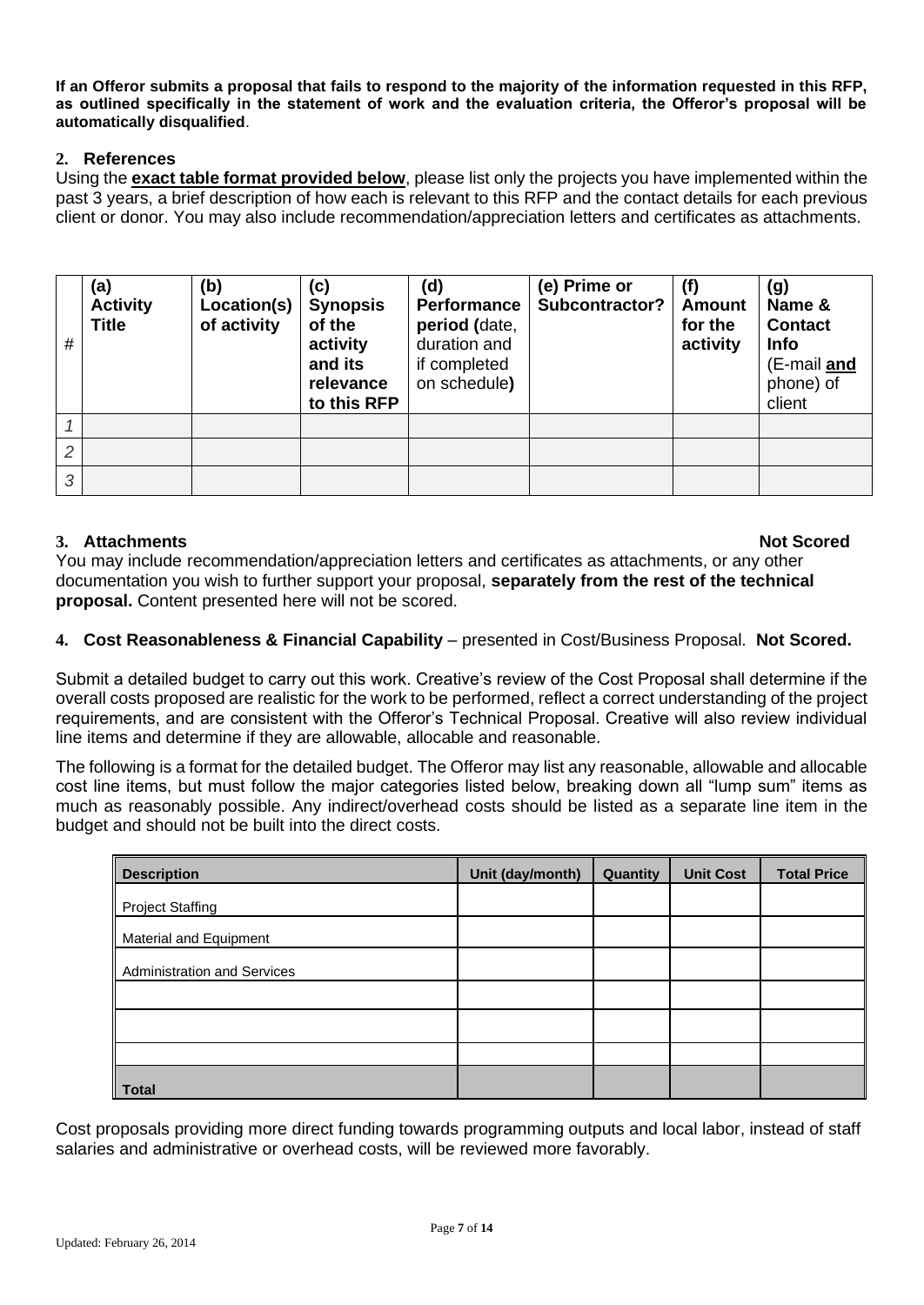Submit reasonably comprehensive budget narrative/ budget notes that provides information on each of the line items in the budget and explains why these items are needed for implementation of the activity.

If indirect rates are charged, Offerors must provide supporting computations for the allocation for indirect/overhead costs, a copy of an audit report and balance sheet, and a profit and loss (P&L)/income & expenditure / revenue & expenditure statement OR a copy of the current Negotiated Indirect Cost Rate Agreement (NICRA).

Offerors that do not provide the above-required items as part of their Cost/Business proposal, that provides a proposal that represents a poor understanding of the work to be performed, or that presents unrealistic, unallowable, unallowable or unreasonable items and costs, in the reviewer's evaluation, will be considered unresponsive and may be disqualified from further consideration.

#### **Best value determination for award**

Creative will evaluate proposals on a best value basis, in accordance with the Federal Acquisition Regulations (FAR) Subpart 15.1 – Source Selection Processes and Techniques. In all solicitations, Creative will consider and conduct an evaluation based on both technical capacity and cost. The relative importance of these two factors will vary depending on the nature of the activity. In rare cases, Creative may also award to a firm other than the highest technically rated Offeror or the lowest price Offeror, in accordance with FAR 15.101-1.

**Creative reserves the right to request additional supporting documentation or a revised proposal from an Offeror if insufficient information has been provided in the Offeror's technical and/or cost proposal. If the requested information is not provided, Creative has the right to disqualify the firm from further consideration.**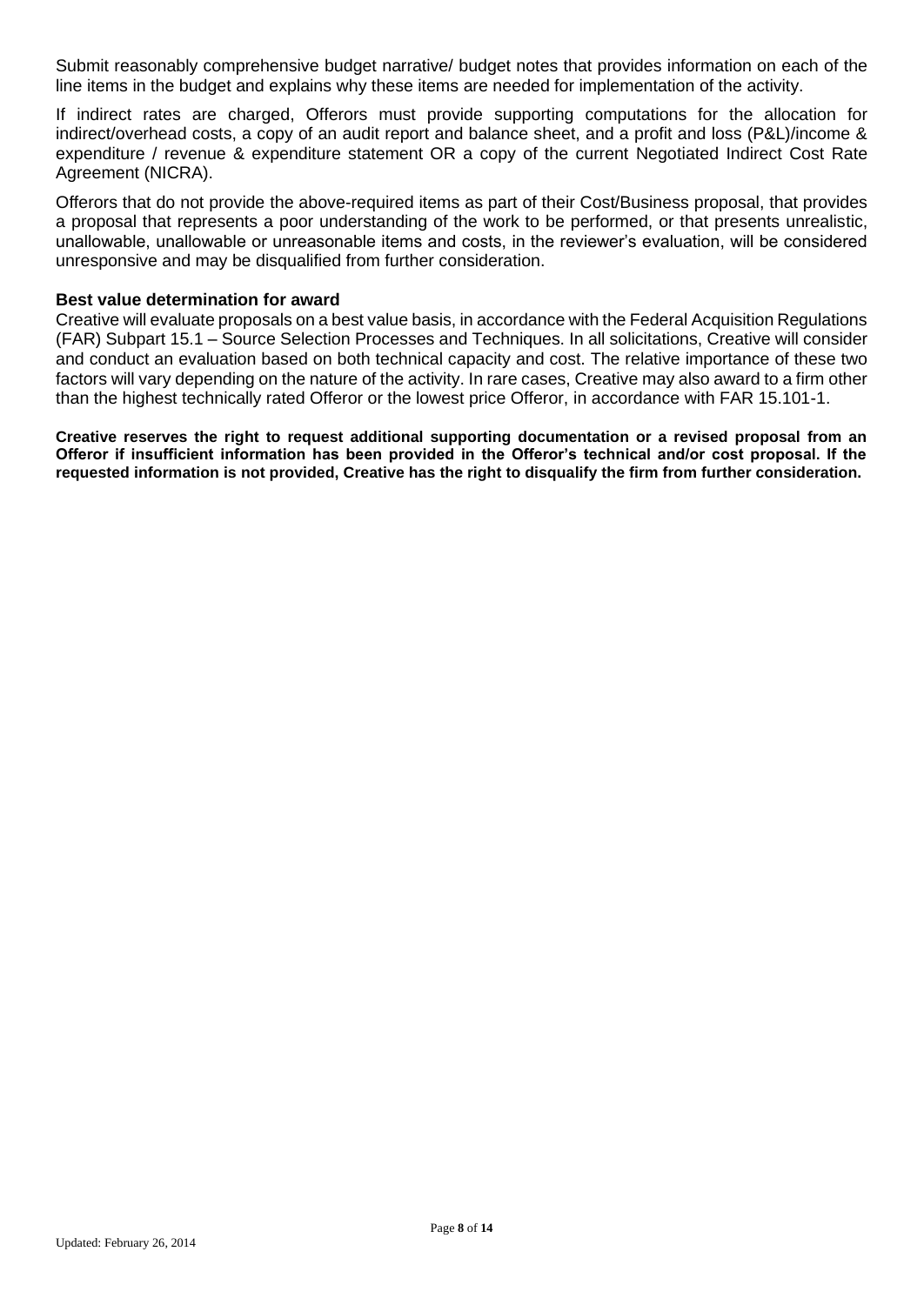## **ATTACHMENT IV FORMAT FOR PROPOSAL COVER LETTER – TO BE PRINTED ON ORGANIZATIONAL LETTERHEAD**

City, Country <Date>

To: Creative Procurement Team

Dear Sir / Madam:

We, the undersigned, offer to undertake **RFP-CAI-PSR-0586, Audit of the 2018-2020 Financial Statements of Creative Associates International, Mali Peacebuilding, Stabilization, and Reconciliation project**, in accordance with your Request for Proposal dated **July 1, 2021** and our Technical and Cost/Business Proposal submitted herein.

Our organization's details are as follows:

- i. Company's Name<br>ii. Company's Addres
- Company's Address
- iii. Name of Company's authorized representative:
- iv. Telephone #/Cellular Phone #, Email address:
- v. Validity Period of Proposal
- vi. A valid Business License

Our proposal shall be binding upon us, subject to any modifications resulting from negotiation, up to expiration of the validity period of the proposal. We understand you are not bound to accept this or any Proposal you receive.

We also certify that our organization:

- (a) has adequate financial resources including appropriate insurance coverage to perform the work stated herein, or the ability to obtain them without delay;
- (b) is able to comply with the described delivery or performance schedule, taking into consideration all existing commitments and constraints;
- (c) has a satisfactory performance record;
- (d) has a satisfactory record of integrity and business ethics;
- (e) has the necessary technical capacity, equipment and facilities, or the ability to obtain them; and
- (f) is otherwise qualified and eligible to receive an award under applicable laws and regulations.

Sincerely,

Authorized Signature: Name and Title of Signatory: Date: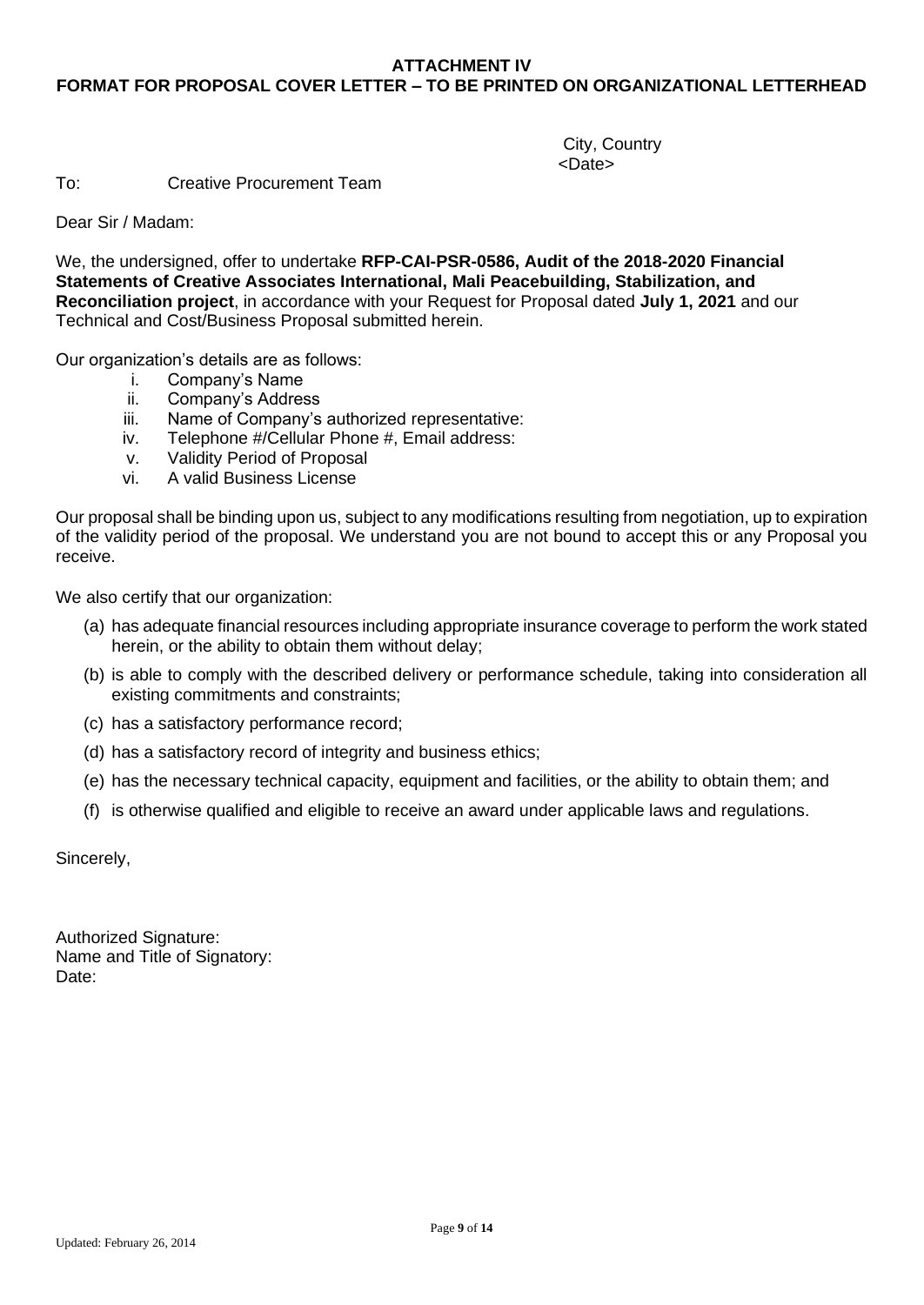### **Attachment V**

### **PRIME CONTRACT FLOW-DOWN CLAUSES**

Work performed or supplies delivered under the Agreement resulting from this RFP is pursuant to a contract from USAID. All relevant flow-down clauses from the contract will be incorporated in the Agreement: (a) in such a manner as to make the Contractor subject to those clauses, as applicable, and (b) to the extent necessary to enable Creative to perform its' obligations under the contract to enable USAID to enforce its rights hereunder. This agreement incorporates the following Federal Acquisition Regulations (FAR) and agency regulations as applicable. To the fullest extent that these clauses flow-down or apply to the Contractor, they are incorporated herein by reference with the same force and effect as if they were given in full text. Where appropriate and applicable under these clauses, references to the "Government" shall be interpreted to mean the Creative Associates and "Contractor" to mean the Contract recipient of the Agreement resulting from this award.

### **Federal Acquisition Regulations (FAR) (48 CFR 1) Clauses**

The following FAR Clauses are applicable to this specific subcontract, incorporated here by reference.

| 52.202-1  | <b>DEFINITIONS</b>                                                                                                                                    | Jul-04        |
|-----------|-------------------------------------------------------------------------------------------------------------------------------------------------------|---------------|
| 52.203-3  | <b>GRATUITIES</b>                                                                                                                                     | Apr-84        |
| 52.203-5  | <b>COVENAT AGAINST CONTINGENT FEES</b>                                                                                                                | Apr-84        |
| 52.203-6  | RESTRICTIONS ON SUBCONTRACTOR SALES TO THE<br><b>GOVERNMENT</b>                                                                                       | Sep-06        |
| 52.203-7  | <b>ANTI-KICKBACK PROCEDURES</b>                                                                                                                       | <b>Jul-95</b> |
| 52.203-8  | CANCELLATION, RECISSION, AND RECOVERY OF FUNDS<br>FOR ILLEGAL OR IMPROPER ACTIVITY                                                                    | Jan-97        |
| 52.203-10 | PRICE OR FEE ADJUSTMENT FOR ILLIGAL OR IMPROPER<br><b>ACTIVITY</b>                                                                                    | Jan-97        |
| 52.203-12 | LIMITATION ON PAYMENTS TO INFLUENCE CERTAIN<br><b>FEDRAL TRANSACTIONS</b>                                                                             | Sep-05        |
| 52.204-2  | <b>SECURITY REQUIREMENTS</b>                                                                                                                          | Aug-96        |
| 52.204-4  | PRINTED OR COPIED DOUBLE-SIDED ON RECYCLED PAPER                                                                                                      | Aug-00        |
| 52.209-6  | PROTECTING THE GOVERNMENT'S INTEREST WHWN<br>SUBCONTRACTING SEP 2006<br>WITH CONTRACTORS DEBARRED, SUSPENDED, OR<br>PROPOSED FOR<br><b>DEBARRMENT</b> | Sep-06        |
| 52.215-2  | <b>AUDIT AND RECORDS -NEGOTIATION</b>                                                                                                                 | <b>Jun-97</b> |
| 52.215-8  | ORDER OF RECEDENCE-UNIFORM CONTRACT FORMAT                                                                                                            | Oct-97        |
| 52.215-11 | PRICE REDCUTION FORDEFECTIVE COST OR PRICING                                                                                                          | Oct-97        |
|           | DATA-MODIFICATION                                                                                                                                     |               |
| 52.215-13 | SUBCONTRATOR COST OR PRICING DATA-MODIFICATION                                                                                                        | Oct-97        |
| 52.215-14 | <b>INTEGRITY OF UNIT PRICES</b>                                                                                                                       | Oct-97        |
| 52.215-15 | PENSION ADJUSTMENT AND ASSET REVISIONS                                                                                                                | Oct-04        |
| 52.215-18 | REVISION OR ADJUSTMENT OF PLANS FOR<br><b>POSTRETIREMENT</b>                                                                                          | <b>Jun-05</b> |
|           | BENEFITS OTHER THAN PENSIONS (PRB)                                                                                                                    |               |
| 52.215-19 | NOTIFICATION OF OWNERSHIP CHANGES                                                                                                                     | Oct-97        |
| 52.216-7  | ALLOWABLE COST AND PAYMENT                                                                                                                            | $Dec-02$      |
| 52.216-8  | <b>FIXED-FEE</b>                                                                                                                                      | Mar-97        |
| 52.217-8  | <b>OPTION TO EXTEND SERVICES</b>                                                                                                                      | <b>Nov-99</b> |
| 52.219-14 | <b>LIMITATIONS ON SUBCONTRACTING</b>                                                                                                                  | Dec-96        |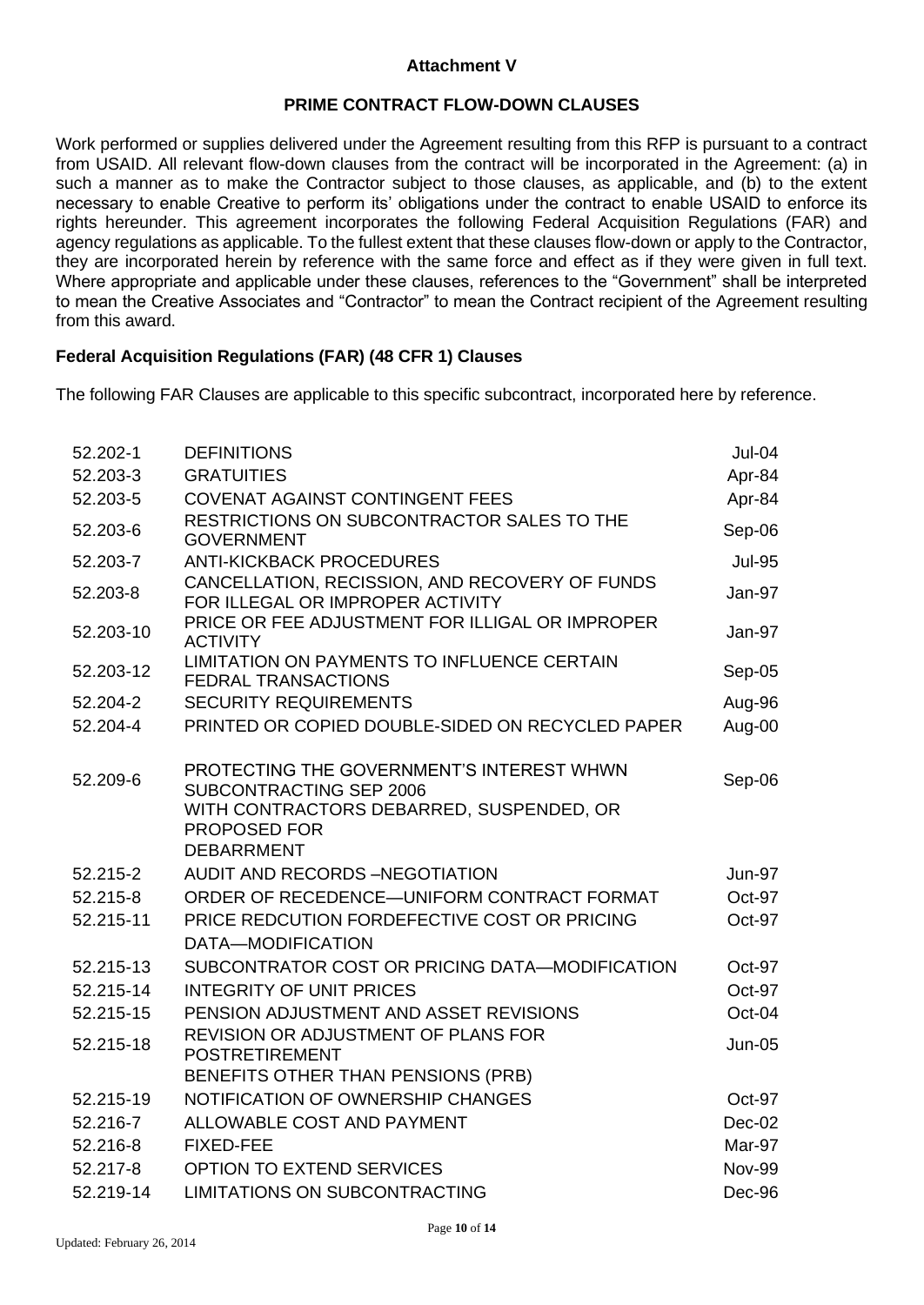| 52.222-21 | PROHIBITION OF SEGREGATED FACILITIES             | Feb-99        |
|-----------|--------------------------------------------------|---------------|
| 52.222-26 | <b>EQUAL OPPORTUNITY</b>                         | Apr-02        |
| 52.222-29 | NOTIFICATION OF VISA DENIAL                      | $Jun-03$      |
| 52.222-35 | EQUAL OPPORTUNITY FOR SPECIAL DISABLED           | Sep-06        |
|           | VETERANS, OF THE VIETNAM ERA, AND OTHER          |               |
|           | <b>ELIGIBLE VETERANS</b>                         |               |
| 52.222-36 | AFFIRMATIVE ACTION FOR WORKERS WITH DISABILITIES | <b>Jun-98</b> |
| 52.222-37 | EMPLOYMENT REPORTS ON SPECIAL DISABLED VETERANS  |               |
|           | OF THE VIETNAM ERA                               | Sep-06        |
|           | AND OTHER ELIGIBLE VETERANS                      |               |
| 52.223-6  | <b>DRUG-FREE WORKPLACE</b>                       | May-01        |
| 52.223-14 | TOXIC CHEMICAL RELEASE REPORTING                 | Aug-03        |
| 52.225-13 | <b>RESTRICTIONS ON CERTAIN FOREIGN</b>           | Feb-06        |
| 52.225-14 | <b>INCONSISTENCY BETWEEN ENGLISH VERSION</b>     | Feb-06        |
| 52.225-19 | CONTRACTOR PERSONNEL IN A DESIGNATED             | Mar-08        |
|           | OPERATIONAL AREA OR SUPPORTING                   |               |
|           | A DIPLOMATIC OR CONSULAR MISSION                 |               |
|           | <b>OUTSIDE THE UNITED STATES</b>                 |               |
| 52.227-2  | NOTICE AND ASSISTANCE REGARDING PATENT           | Aug-96        |
| 52.227-14 | <b>RIGHTS IN DATA-GENERAL</b>                    | <b>Jun-87</b> |
| 52.228-3  | <b>WORKERS' COMPENSATION INSURANCE</b>           | Apr-84        |
|           | (DEFENSE BASE ACT)                               |               |
| 52.228-7  | INSURANCE-LIABILITY TO THIRD PERSONS             | Mar-96        |
| 52.229-3  | FEDERAL, STATE, AND LOCAL TAXES                  | Apr-03        |
| 52.229-8  | TAXES-FOREIGN COST-REIMBURSEMENT CONTRACTS       | Mar-90        |
| 52.230-2  | COST ACCOUNTING STANDARDS                        | Apr-98        |
| 52.230-6  | ADMINISTRATION OF COST ACCOUNTING STANDARDS      | Apr-05        |
| 52.232-9  | LIMITATION ON WITHHOLDING Or PAYMENTS INTEREST   | Apr-84        |
| 52.232-17 | <b>INTEREST</b>                                  | <b>Jun-96</b> |
| 52.232-22 | <b>LIMITATION OF FUNDS</b>                       | Apr-84        |
| 52.232-23 | <b>ASSIGNMENT OF CLAIMS</b>                      | Jan-86        |
| 52.232-25 | PROMPT PAYMENT                                   | Oct-03        |
|           | <b>ALTERNATE I</b>                               | Feb-02        |
| 52.232-33 | PAYMENT BY ELECTRONIC FUNDS-CENTRAL              | Oct-03        |
|           | CONTRACTOR REGISTRATION                          |               |
| 52.232-37 | MULTIPLE PAYMENT ARRANGEMENTS                    | May-99        |
| 52.233-1  | <b>DISPUTES</b>                                  | $Jul-02$      |
| 52.233-3  | PROTEST AFTER AWARD                              | Aug-96        |
|           | <b>ALTERNATE I</b>                               | <b>Jun-85</b> |
| 52.233-4  | APPLICABLE LAW FOR BREACH OF CONTRACTO CLAIM     | Oct-04        |
| 52.242-1  | NOTICE OF INTENT TO DISALLOW COSTS               | Apr-84        |
| 52.242-3  | PENALTIES FOR UNALLOWABLE COSTS                  | May-01        |
| 52.242-4  | CERTIFICATION OF FINAL INDIRECT COSTS            | Jan-97        |
| 52.242-14 | <b>SUSPENSION OF WORK</b>                        | Apr-84        |
| 52.242-15 | <b>STOP-WORK ORDER</b>                           | Apr-89        |
|           | <b>ALTERNATE I</b>                               | Apr-84        |
| 52.242-17 | <b>GOVERNMENT DELAY OF WORK</b>                  | Apr-84        |
| 52.243-2  | <b>CHANGES--COST REIMBURSEMENT</b>               | Aug-87        |
|           | Alternate II (Apr 1984)                          |               |
| 52.244-2  | <b>SUBCONTRACTS</b>                              | Jun-07        |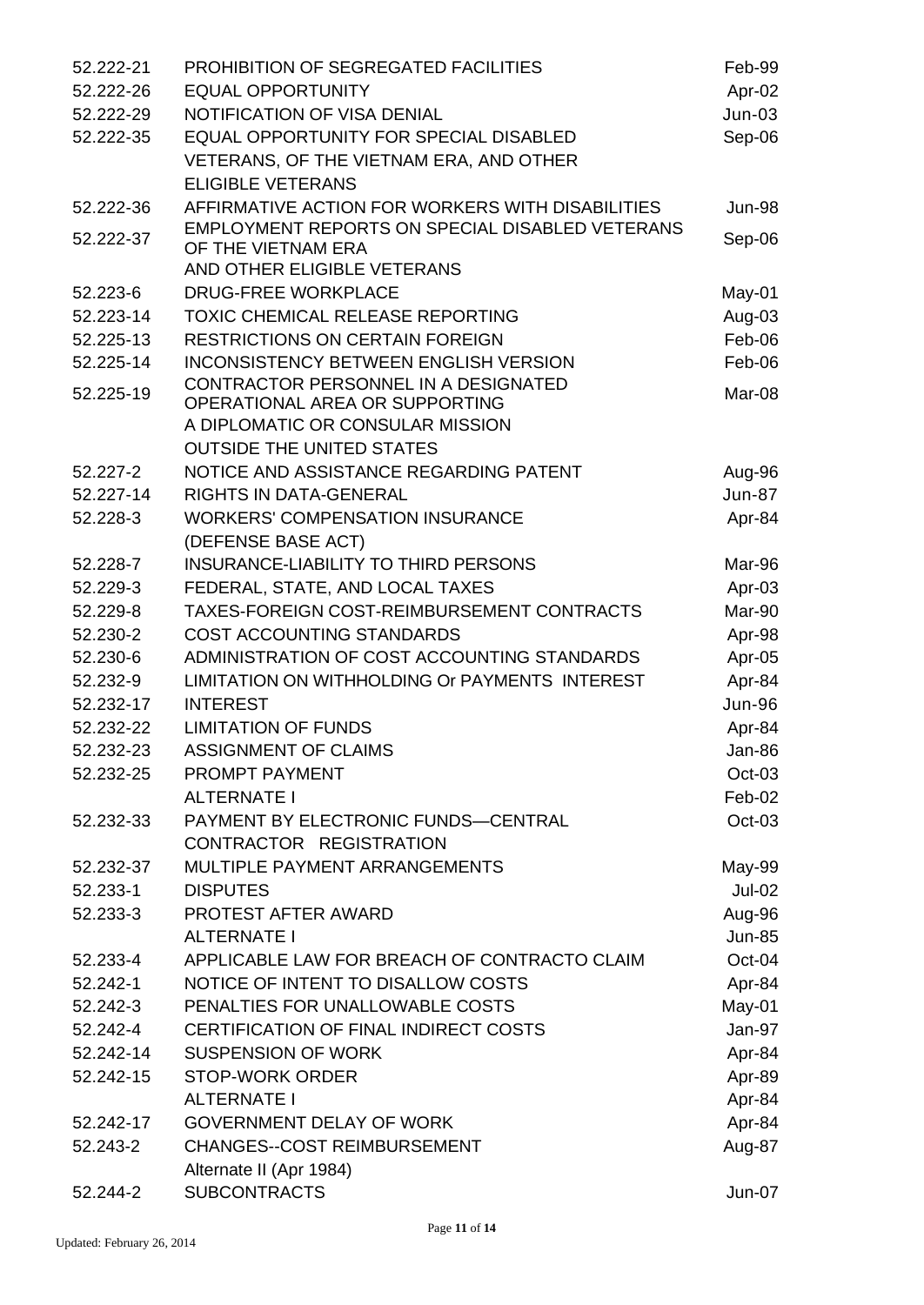|           | ALTERNATE I (JUN 2007)                                           |               |
|-----------|------------------------------------------------------------------|---------------|
| 52.244-6  | SUBCONTRACTS FOR COMMERCIAL TEMS                                 | Sep-06        |
| 52.245-5  | GOVERNMENT PROPERTY (COST-REIMBURSEMENT                          | May-04        |
|           | TIME AND MATERIALS, OR LABOR HOUR CONTRACTS)                     |               |
| 52.246-23 | <b>LIMITATION OF LIABILITY</b>                                   | Feb-97        |
| 52.246-25 | <b>LIMITATION OF LIABILITY-SERVICES</b>                          | Feb-97        |
| 52.247-63 | PREFERENCE FOR 0.5.-FLAG AIR CARRIERS                            | $Jun-03$      |
| 52.247-64 | PREFERENCE FOR PRIVATELY OWNED U.S.-FLAG                         | Feb-06        |
|           | <b>COMMERCIAL VESSELS</b>                                        |               |
| 52.247-67 | SUBMISSION OF COMMERCIAL TRANSPORTATION                          | Feb-06        |
|           | BILLS TO THE GENERAL SERVICES ADMINISTRATION FOR<br><b>AUDIT</b> |               |
| 52.249-2  | TERMINATION FOR CONVENIENCE OF THE                               | May-04        |
|           | <b>GOVERNMENT (FIXED-PRICE)</b>                                  |               |
| 52.249-4  | TERMINATION FOR CONVENIENCE OF THE                               | Apr-84        |
|           | <b>GOVERNMENT (SERVICES) (SHORT FORM)</b>                        |               |
| 52.249-6  | TERMINATION (COST-REIMBURSEMENT)                                 | May-04        |
| 52.249-8  | DEFAULT (FIXED-PRICE SUPPLY AND SERVICE)                         | Apr-84        |
| 52.249-14 | <b>EXCUSABLE DELAYS</b>                                          | Apr-91        |
| 52.253-1  | <b>COMPUTER GENERATED FORMS</b>                                  | <b>Jan-91</b> |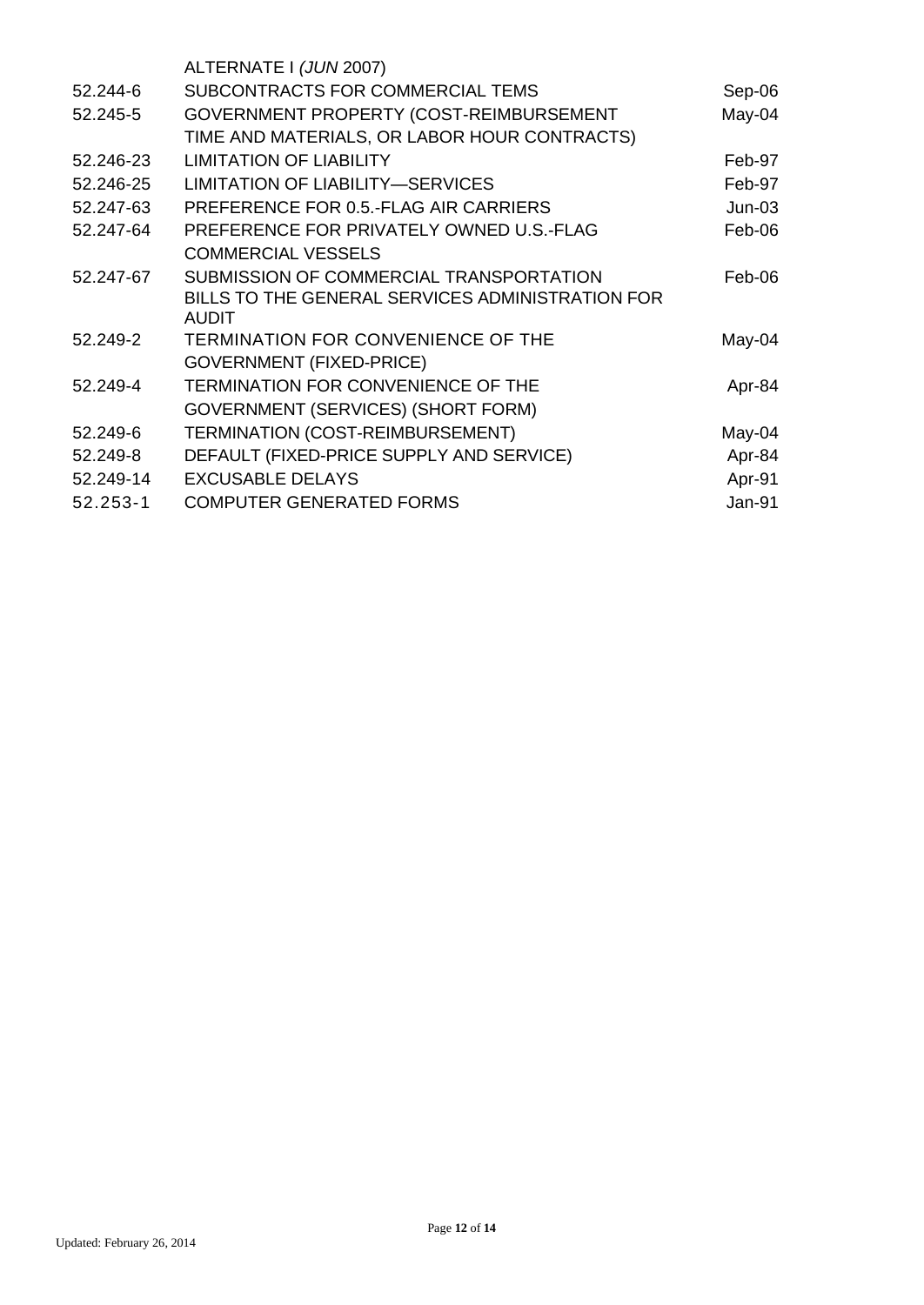# **1.) Agency for International Development Acquisitions Regulations (AIDAR) (48 CFR 7) Clauses**

| 752.202-<br>1              | <b>DEFINITIONS</b>                                                          | Jan-90        |
|----------------------------|-----------------------------------------------------------------------------|---------------|
| 752.204-<br>$\overline{2}$ | <b>SECURITY REQUIREMENTS</b>                                                | (undate<br>d) |
| 152.209-<br>71             | ORGANIZATIONAL CONFLICTS OF<br><b>INTEREST</b>                              | <b>Jun-93</b> |
|                            | DISCOVERED AFTER AWARD                                                      |               |
| 752.211-<br>70             | LANGUAGE AND MEASUREMENT                                                    | <b>Jun-92</b> |
| 752.225-<br>71             | <b>LOCAL PROCUREMENT</b>                                                    | Feb-97        |
| 752.228-<br>3              | <b>WORKER'S COMPENSATION</b><br><b>INSURANCE</b>                            |               |
| 752.228-<br>7              | (DEFENSE BASE ACT)<br><b>INSURANCE-LIABILITY TO THIRD</b><br><b>PERSONS</b> |               |
| 752.245-<br>70             | <b>GOVERNMENT Property-USAID</b>                                            |               |
|                            | <b>REPORTING REQUIREMENTS</b>                                               |               |
| 752.245-                   | TITLE TO AND CARE OF                                                        | Apr-84        |
| 71<br>752.7001             | <b>PROPERTY</b><br><b>BIOGRAPHICAL DATA</b>                                 | <b>Jul-97</b> |
| 752.7002                   | <b>TRAVEL AND TRANSPORTATION</b>                                            | Jan-90        |
| 752.7006                   | <b>NOTICES</b>                                                              | Apr-84        |
| 752.7008                   | USE OF GOVERNMENT FACILITIES<br>OR.                                         | Apr-84        |
|                            | <b>PERSONNEL</b>                                                            |               |
| 752.701                    | <b>CCNVERSION OF U.S. DOLLARS</b><br><b>TO LOCAL</b>                        | Apr-84        |
|                            | <b>CURRENCY</b>                                                             |               |
| 752.7011                   | <b>ORIENTAT/ON AND LANGUAGE</b><br><b>TRAINING</b>                          | Apr-84        |
| 752.7013                   | <b>CONTRACTOR-MISSION</b><br><b>RELATIONSHIPS</b>                           | Oct-89        |
| 752.7014                   | <b>NOTICE OF CHANGES: N TRAVEL</b><br><b>REGULATIONS</b>                    | Jan-90        |
| 752.7015                   | USE OF POUCH FACILITIES                                                     | <b>Jul-97</b> |
| 752.7018                   | <b>HEALTH AND ACCIDENT</b><br><b>COVERAGE FOR</b>                           | Jan-99        |
|                            | <b>USAID PARTICIPANT TRAINEES</b>                                           |               |
| 752.7019                   | <b>PARTICIPANT TRAINING</b>                                                 | Jan-99        |
| 752.7023                   | <b>REQUIRED VISA FORM FOR USAID</b><br><b>PARTICIPANTS</b>                  | Apr-84        |
| 752.7025                   | <b>APPROVALS</b>                                                            | Apr-84        |
| 752.7028                   | DIFFERENT: ALS AND                                                          | <b>Jul-96</b> |
| 752.7029                   | <b>ALLOWANCES</b><br><b>POST PRIVILEGES</b>                                 | <b>Jul-93</b> |
| 752.7031                   | <b>LEAVE AND HOLIDAYS</b>                                                   | Oct-89        |
| 752.7033                   | PHYSICAL FITNESS                                                            | <b>Jul-97</b> |
| 752.7034                   | ACKNOWLEDGEMENT AND<br><b>DISCLAIMER</b>                                    | Dec-91        |
| 752.7035                   | <b>PUBLIC NOTICES</b>                                                       | Dec-91        |